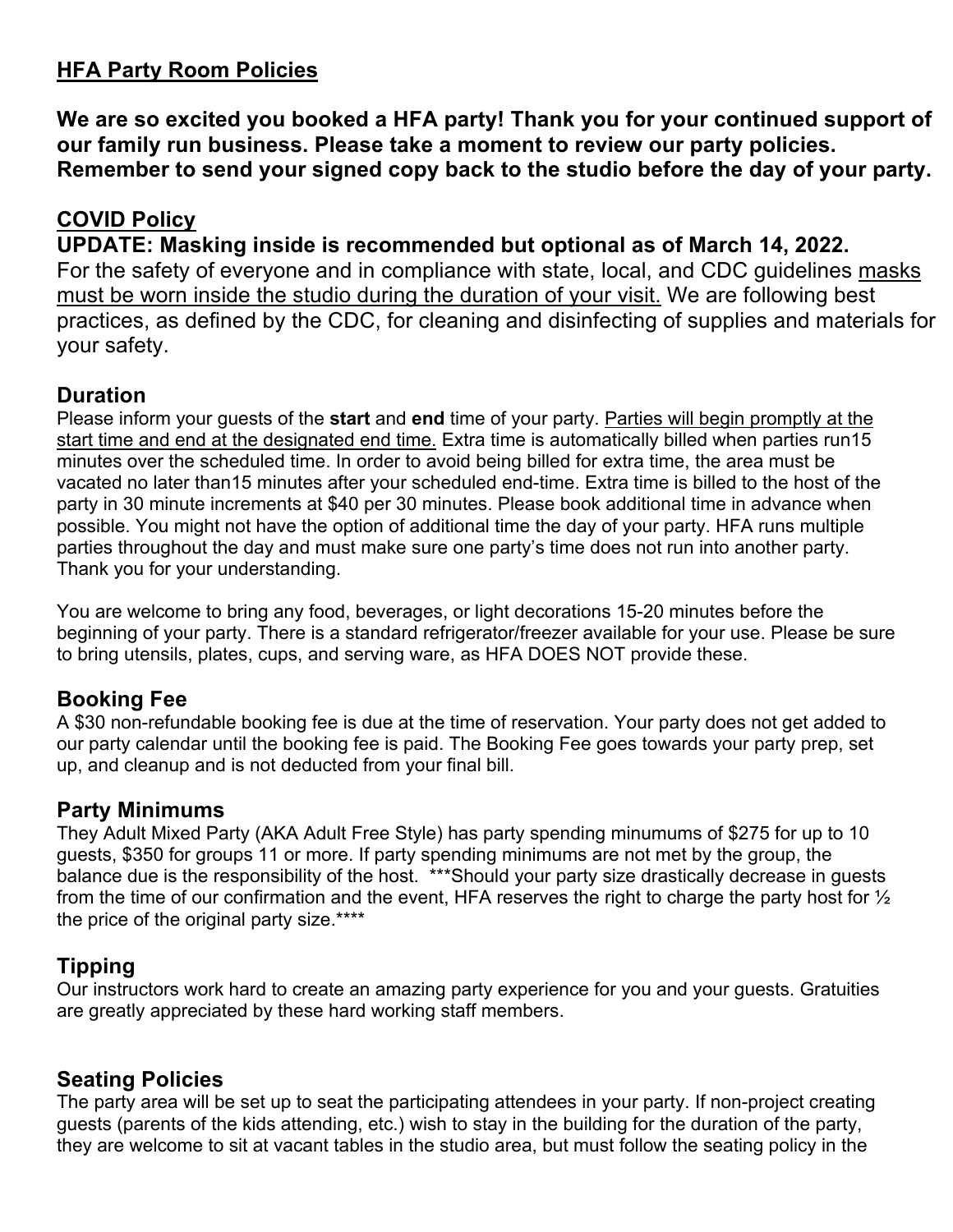studio area. This policy states that non-project creating guests may sit in the studio area as long as there are no customers waiting to create that are in need of a seat. In the event that the studio is extraordinarily busy, non-project creators will be asked to surrender tables. *Note that Hot Fired Arts strongly encourages Drop Off Parties, ie: guests are dropped off by parents and do not stay for the party.*

Due to space constraints and fire code, we ask that the parents of guests attending exit the party room in order to help HFA employees run the party smoothly and safely! Encourage your invitee's parents to enjoy being kid free for a little while! Grab a cup of coffee and take a load off. Let us handle the kids for you. Thanks! Max of 3 parents in the party room during the art making portion of the party. There will be a \$5 fee for each extra adult in party room.

Due to local childcare ordinances at least one parent of the kid whose party it is, must remain in the party room the entire length of the party.

Please feel free to put our phone number and/or website information on your party invitations. 301.732.6943 www.hotfiredarts.com

#### **Piece Pick Up Policy**

Unless you make special arrangements with management, the **host** of the party will be responsible for picking up **ALL** pottery/clay/glass party pieces when they are ready and distribute them to your guests.

#### **Room Policies**

- Walk in parties may use the party area (if available) at the discretion of an employee for a room fee of \$30. All other minimums apply. The room fee is in addition to the party minimums described above.
- Employees will give instruction and MONITOR your party. They may not be in the area the entire time. Children under the age of 12 MUST be supervised by an adult at all times.
- Children MUST remain in the party area at all times. This is for the SAFETY of the children.
- Guests' parents or family members are welcome to create their own art in the studio during the party. However, we cannot reserve tables in advance. Guests' parents or family members are also welcome to sit in the studio area, but should keep in mind that tables are made available to creators when needed.
- Unfinished pieces must be taken home. Party attendees may return to finish them on a separate visit at no additional charge.
- Dangerous, destructive behaviors and excessive noise will not be tolerated. If guests are unable to refrain from behaviors that put others in danger, or are disruptive to our other customers, your party may be asked to leave
- Children in parties must choose from **pre-selected inventory** in the party area. There will be a minimum of 8 choices in the party area on the day of your event.